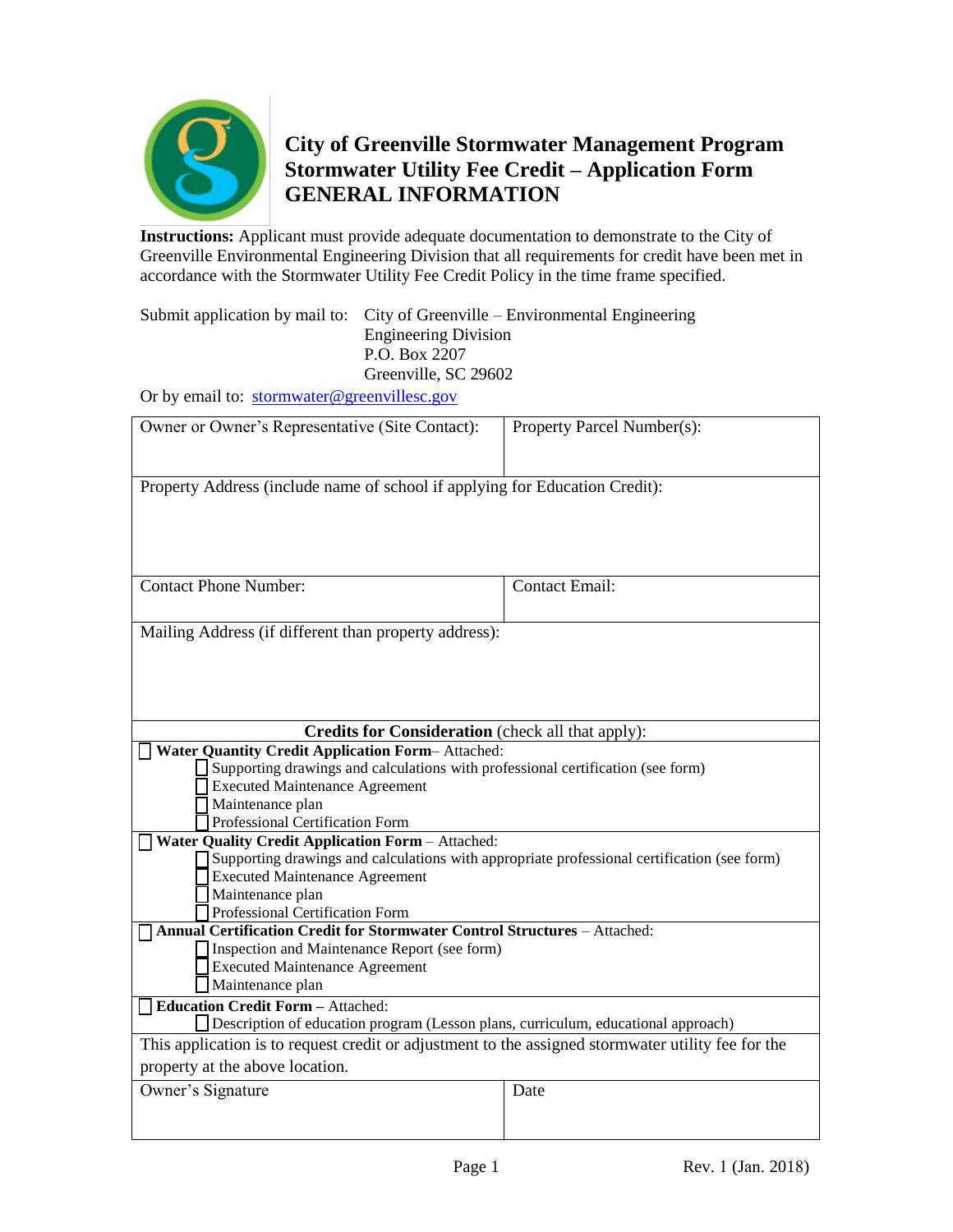## **Stormwater Utility Fee Credit – Application Form WATER QUANTITY CREDIT**

**Instructions:** Applicant must provide adequate documentation to demonstrate to City of Greenville Environmental Engineering Division that the requirements of the Stormwater Ordinance and the Stormwater Utility Fee Credit Policy have been satisfied.

| <b>Water Quantity Control Measure</b>    | Maximum Applicable<br>Credit | <b>Credit Requested</b> |
|------------------------------------------|------------------------------|-------------------------|
| <b>Addition of Detention Facility to</b> | 100% (single year)           | 100%                    |
| meet current ordinance requirements      |                              |                         |
| <b>Upgrade of Existing Detention</b>     | 100% (single year)           | 100%                    |
| Facility to meet current ordinance       |                              |                         |
| requirements                             |                              |                         |
| Design of Site using $CN=55*$            | 40%                          | 40%                     |
|                                          |                              |                         |
| Detention/Containment of Lower           | 40% max per below            |                         |
| <b>Frequency Storms</b>                  |                              |                         |
| 50 year                                  | 20%                          | 50 year (20%)           |
| $100$ year                               | 20%                          | 100 year (20%)          |
| <b>Stormwater Discharge Elimination</b>  | 60% max per below            |                         |
| 2 year                                   | 10%                          | 2 year (10%)            |
| 10 year                                  | 10%                          | 10 year (10%)           |
| 25 year                                  | 10%                          | 25 year (10%)           |
| 50 year                                  | 15%                          | 50 year (15%)           |
| 100 year                                 | 15%                          | 100 year (15%)          |
| <b>TOTAL REQUESTED CREDIT**</b>          |                              |                         |

These credits will be applied the year following the approval of the as-built certification of the facilities.

\*Any owner that has been required to calculate their site's hydrology using undeveloped (CN=55) existing conditions due to a penalty for grading without a permit shall not be eligible for this credit.

\*\* Total requested credit shall not exceed 60% except in the case of addition or upgrade to detention facilities. When applying for single year credits, no other credits shall apply for the same year.

| <b>Documentation Checklist</b>                                                                                                                                                    |
|-----------------------------------------------------------------------------------------------------------------------------------------------------------------------------------|
| Topographic map detailing drainage areas and patterns, pre-developed and post-<br>developed conditions.                                                                           |
| Hydrologic calculations to demonstrate conditions of Stormwater Ordinance and<br>Stormwater Utility Fee Credit Policy have been satisfied in accordance with credit<br>requested. |
| Summary table of Predeveloped and Postdeveloped Flow Conditions demonstrating<br>compliance with Stormwater Utility Fee Credit Policy.                                            |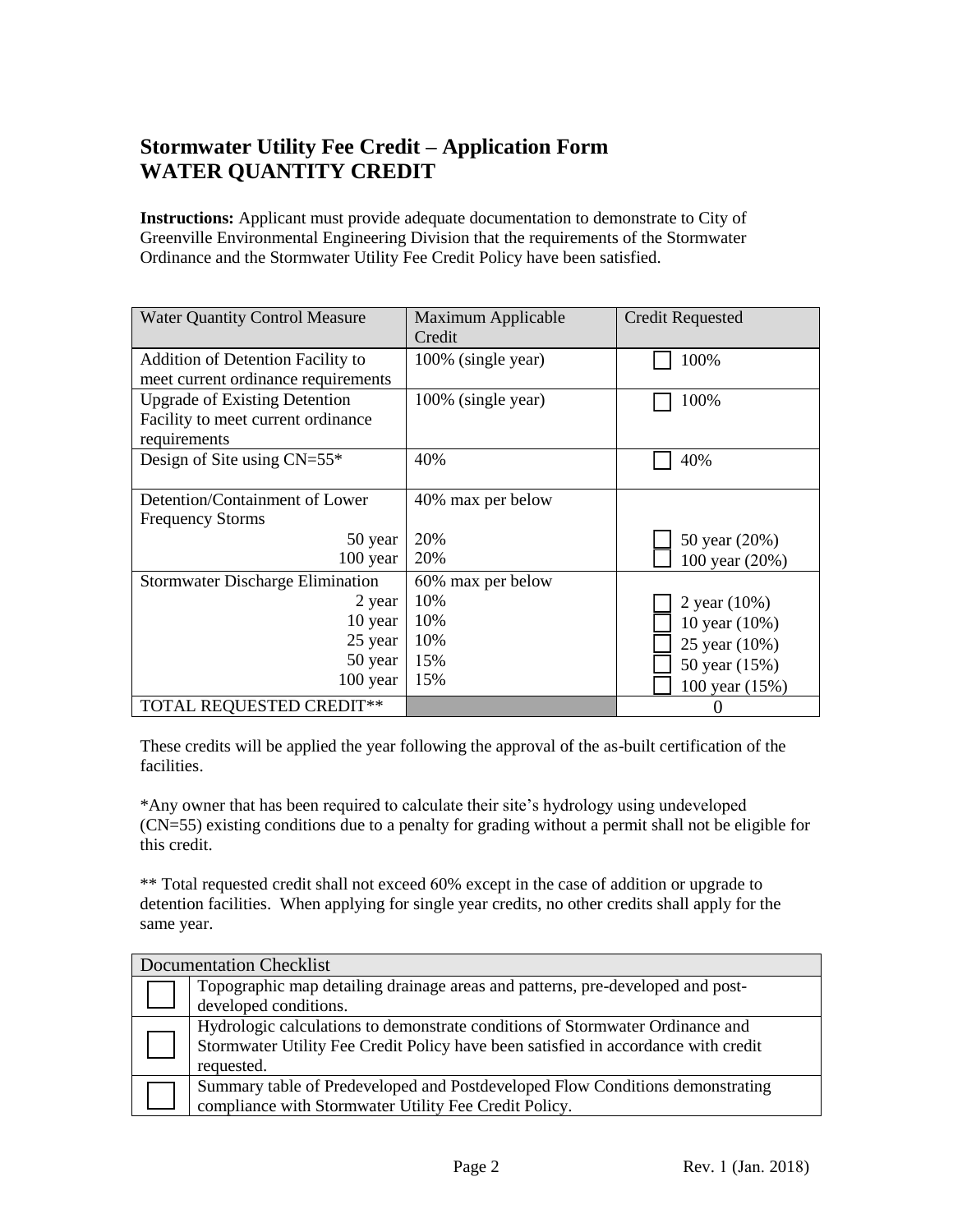#### **Stormwater Utility Fee Credit – Application Form WATER QUALITY CREDIT**

**Instructions:** Applicant must provide adequate documentation to demonstrate to City of Greenville Environmental Engineering Division that the requirements of the Stormwater Ordinance and the Stormwater Utility Fee Credit Policy have been satisfied.

| <b>Water Quality Control Measure</b>        | Maximum Applicable<br>Credit | Credit Requested (per<br>calculation based on<br>Policy) |
|---------------------------------------------|------------------------------|----------------------------------------------------------|
| <b>Addition of Water Quality BMPs</b>       | 50% cumulative               |                                                          |
| <b>Natural Stream Buffer</b>                |                              |                                                          |
| Natural Infiltration                        |                              |                                                          |
| <b>Alternative Paving Surface</b>           |                              |                                                          |
| Detention Pond (Dry)                        |                              |                                                          |
| Detention Pond (Wet)                        |                              |                                                          |
| <b>Stormwater Wetlands</b>                  |                              |                                                          |
| Bio-filter                                  |                              |                                                          |
| Media Filter (Manufactured)                 |                              |                                                          |
| Hydrodynamic Device (Manufactured)          |                              |                                                          |
| Design of New Site to Exceed Ordinance      | 20% 1.5 times required       | 20%                                                      |
| Requirements                                | 30% 2.0 times required       | 30%                                                      |
| Installation of Water Quality BMPs When Not | 15%                          | 15%                                                      |
| Required                                    |                              |                                                          |
|                                             |                              |                                                          |
| <b>TOTAL REQUESTED CREDIT**</b>             |                              |                                                          |

These credits will be applied the year following the approval of the as-built certification of the facilities.

\*\* Total requested credit shall not exceed 50%.

| <b>Water Quality Credit Documentation Checklist</b> |                                                                                         |  |  |
|-----------------------------------------------------|-----------------------------------------------------------------------------------------|--|--|
|                                                     | Topographic map detailing drainage areas and pattern of runoff through water quality    |  |  |
|                                                     | devices.                                                                                |  |  |
|                                                     | Hydrologic calculations to demonstrate conditions of Stormwater Ordinance and           |  |  |
|                                                     | Stormwater Utility Fee Credit Policy have been satisfied in accordance with credit      |  |  |
|                                                     | requested.                                                                              |  |  |
|                                                     | Water Quality Facility/BMP Drawings and Calculations for each individual facility or    |  |  |
|                                                     | BMP proposed for credit. Include details of drainage area through the structure or      |  |  |
|                                                     | device, impervious area, and calculation of water quality credit based on water quality |  |  |
|                                                     | factors in the Stormwater Utility Fee Credit Policy.                                    |  |  |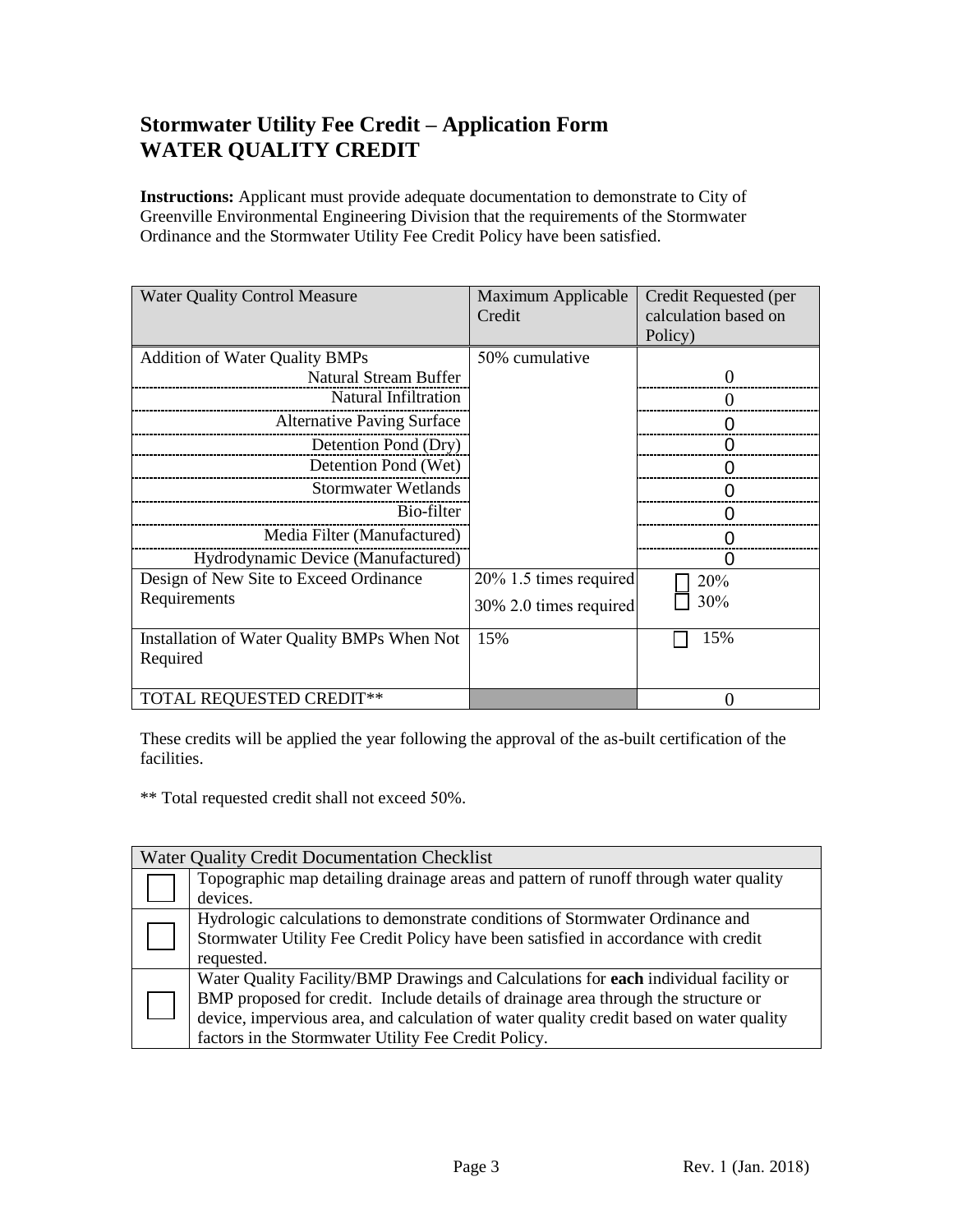## **Stormwater Utility Fee Credit – Application Form PROFESSIONAL CERTIFICATION**

| Owner or Owner's Representative (Site Contact):       | Property Parcel Number(s): |
|-------------------------------------------------------|----------------------------|
|                                                       |                            |
| Property Name:                                        |                            |
|                                                       |                            |
| Property Address:                                     |                            |
|                                                       |                            |
|                                                       |                            |
| <b>Contact Phone Number:</b>                          | <b>Contact Email:</b>      |
| Mailing Address (if different than property address): |                            |
|                                                       |                            |
|                                                       |                            |
|                                                       |                            |

By placing my professional stamp and signature on this paper, I certify that the drainage facilities of the property are constructed in substantial compliance with the approved design on file with the City of Greenville Engineering Division so as to meet the requirements of the current Stormwater Ordinance in addition to requirements of the Stormwater Utility Credit Policy as applicable to the credit for which this property requests.

#### Professional Certification

| Name of Licensed Professional: | Type of Certification:                        |
|--------------------------------|-----------------------------------------------|
|                                | Professional Engineer                         |
|                                | Tier B Land Surveyor                          |
|                                | Certified Erosion Prevention and Sediment     |
|                                | Control Inspector (CEPSCI)                    |
| Name of Firm (if applicable):  | Landscape Architect with CEPSCI certification |
|                                | South Carolina Registration Number:           |
|                                |                                               |
|                                |                                               |
| Address:                       |                                               |
|                                |                                               |
|                                |                                               |
|                                |                                               |
|                                |                                               |
| Telephone:                     |                                               |
| Email:                         |                                               |
|                                | (Seal and Signature)                          |
|                                |                                               |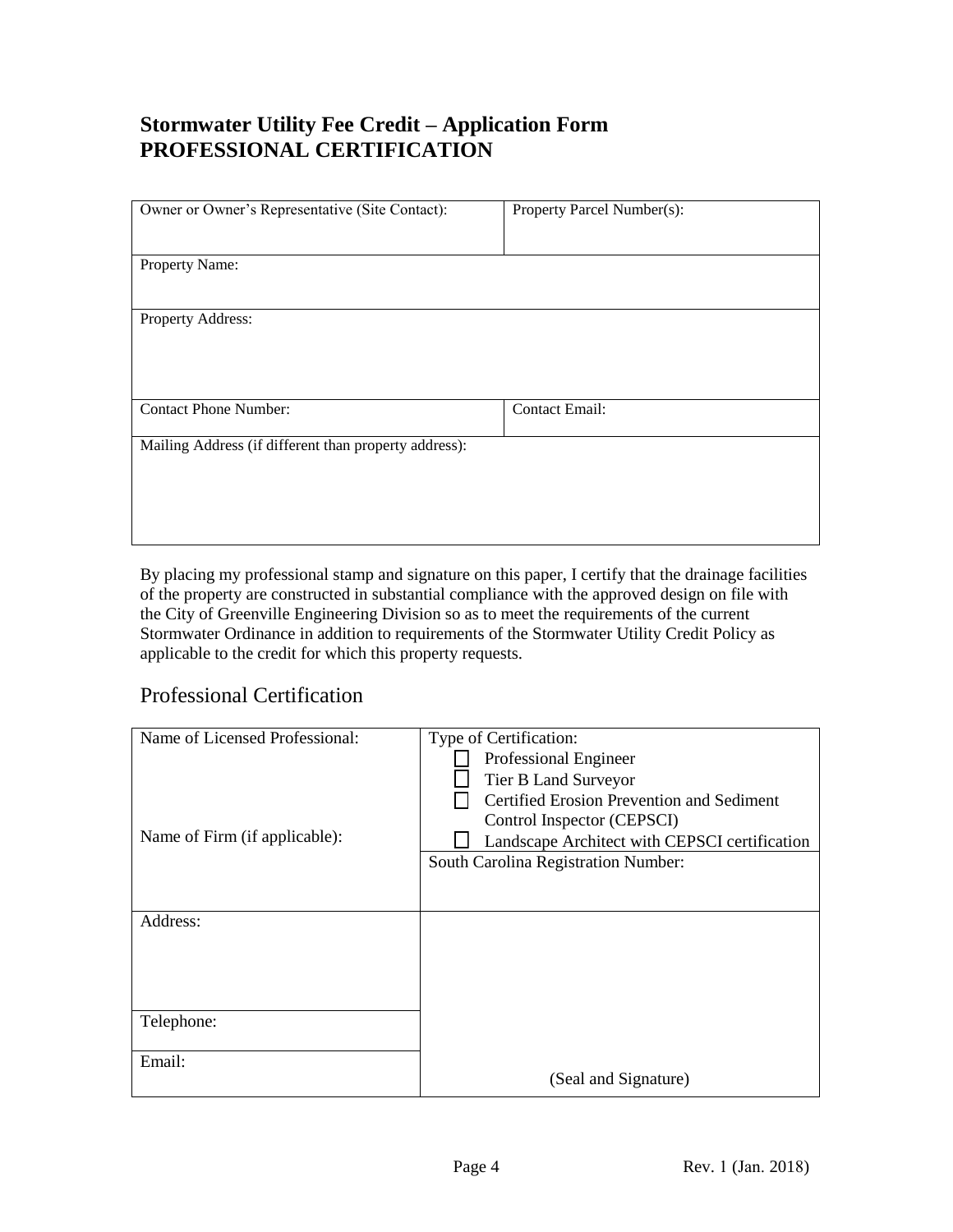#### **Stormwater Utility Fee Credit – Application Form ANNUAL CERTIFICATION CREDIT FOR STORMWATER CONTROL STRUCTURES**

**Instructions:** Applicant must provide adequate documentation to demonstrate to City of Greenville Environmental Engineering Division that the requirements of the Maintenance Plan and Maintenance Agreement on file with the City of Greenville Engineering Division have been satisfied for the facility and/or BMP for which credit is requested.

| Owner or Owner's Representative (Site Contact):                                                  | Property Parcel Number(s):                                                              |  |
|--------------------------------------------------------------------------------------------------|-----------------------------------------------------------------------------------------|--|
| Property Name and Stormwater Facility Description:                                               |                                                                                         |  |
| Property Address:                                                                                |                                                                                         |  |
|                                                                                                  |                                                                                         |  |
| Check here if this certification is for RENEWAL of previously approved credit.                   |                                                                                         |  |
| <b>Documentation Checklist:</b>                                                                  |                                                                                         |  |
| Certification by qualified professional that:                                                    |                                                                                         |  |
| Operation of facility meets or exceeds original performance criteria,                            |                                                                                         |  |
| Facility is stabilized,                                                                          | Facility, if providing detention, maintains its original volume as originally accepted, |  |
| The facility's outlet structure is well-maintained, and                                          |                                                                                         |  |
| $\Box$                                                                                           | The facility or BMP has been inspected and maintained in accordance with best           |  |
| practices and written documentation on file with the City.                                       |                                                                                         |  |
|                                                                                                  |                                                                                         |  |
| I hereby certify that I have inspected the facility specified and found the above to be true and |                                                                                         |  |
| accurate.                                                                                        |                                                                                         |  |
| Professional:                                                                                    | License Type/Number:                                                                    |  |
| Professional's firm:                                                                             |                                                                                         |  |
|                                                                                                  |                                                                                         |  |
| Address:                                                                                         |                                                                                         |  |
|                                                                                                  |                                                                                         |  |
|                                                                                                  |                                                                                         |  |
|                                                                                                  | (Seal and signature)                                                                    |  |
| Recently dated photographs showing condition (including any known damage or disrepair) of        |                                                                                         |  |
| the facility or BMP. For stormwater ponds, the photos should include:                            |                                                                                         |  |
| Views of outlet structure,                                                                       |                                                                                         |  |
| All side slopes,                                                                                 |                                                                                         |  |
| Vegetated littoral zones,                                                                        |                                                                                         |  |
| View from downstream channel looking upstream at dam and emergency spillway,                     |                                                                                         |  |
| View of the dam showing condition of the downstream channel, and                                 |                                                                                         |  |
| View of areas designed to catch sediment (if possible).                                          |                                                                                         |  |
| Inspection $Report(s)$                                                                           |                                                                                         |  |
| Maintenance Records for each facility or BMP for which credit is being requested.                |                                                                                         |  |